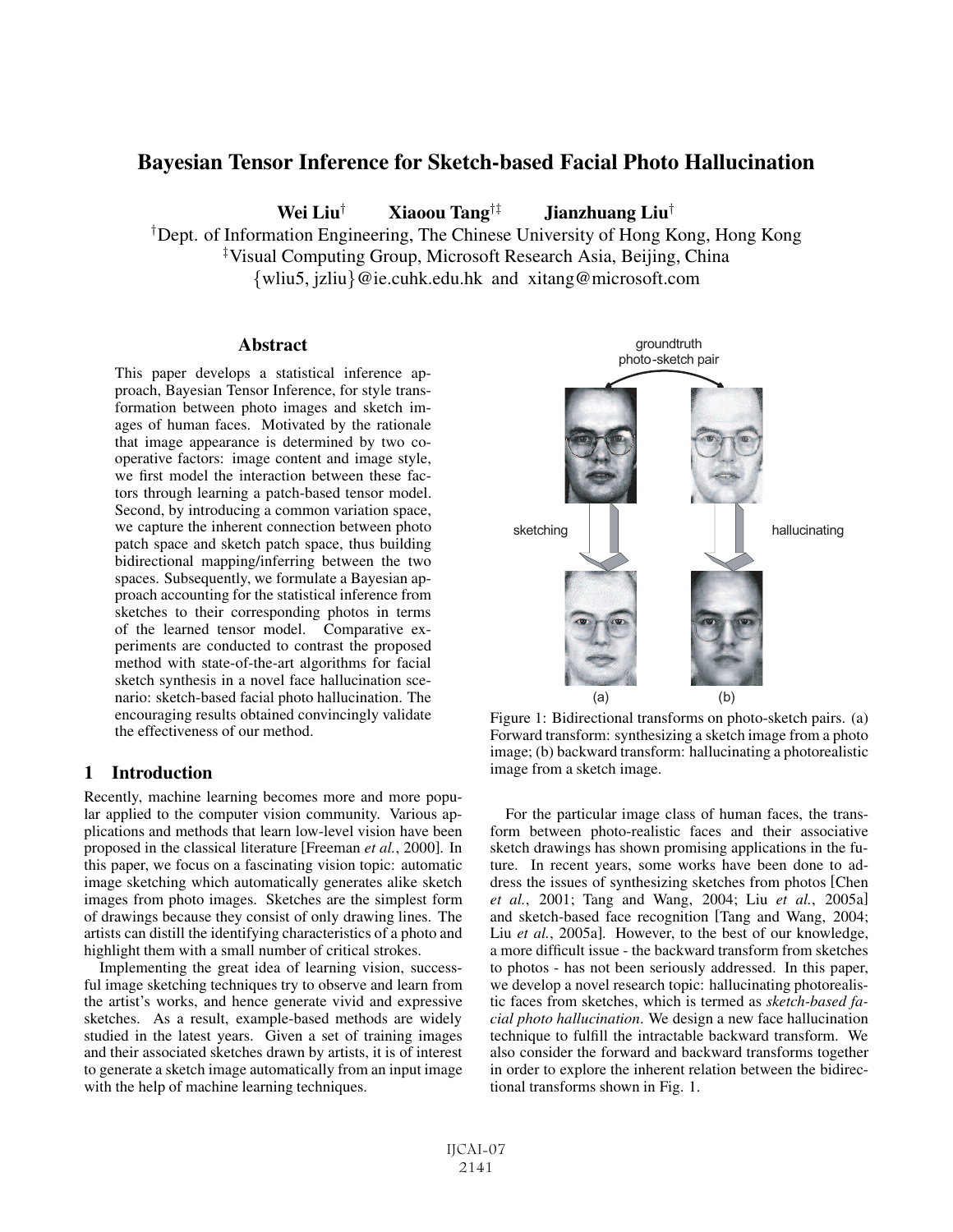Considering the complexity of image spaces and the conspicuous distinction between photos and sketches, global linear models such as [Tang and Wang, 2004; Liu *et al.*, 2005a] tend to oversimplify this problem. Therefore, we try to extract the local relations by explicitly establishing the connection between two feature spaces formed by a patch-based tensor model. To hold the statistical dependencies between pairwise patches with two styles more precisely and flexibly, we present a *Bayesian Tensor Inference* approach that incorporates the advantages of multilinear analysis techniques based on tensor into Bayesian statistics.

The rest of this paper is organized as follows. In Section 2, we elicit a tensor model for a facial image ensemble. The detailed rationale and algorithm for Bayesian Tensor Inference are presented in Section 3. Experimental results are shown in Section 4 and conclusions are drawn in Section 5.

## 2 Tensor Model

Recently, multilinear algebra and tensor modeling have attracted considerable attention in both computer vision and computer graphics communities. Research efforts applying tensor cover a broad range of topics including face modeling and synthesis [Vasilescu and Terzopoulos, 2002; Wang and Ahuja, 2003; Vlasic *et al.*, 2005], super-resolution [Liu *et al.*, 2005b], etc.

Motivated by previous multilinear approaches, we make use of a novel tensor model to exclusively account for the representation of images with two styles: photo-style and sketch-style. As small image patches can account for highlevel statistics involved in images, we take patches as constitutive elements of the tensor model. Based on a corpus containing image patches with photo- and sketch-styles, we arrange all these patches into a high-order tensor which will suffice to encode the latent connection between the two styles.

## 2.1 TensorPatches

Based on the observation that both styles, i.e. photo- and sketch-styles, share some common characteristics and each style possesses its special traits, we assume the existence of decomposition of the patch feature space into the *common variation space*, which reflects the commonalities shared by both styles, and the *special variation space*. Relying on this rationale, we employ multilinear algebra to perform tensor decomposition on one large patch ensemble carrying two modalities.

Let us divide training pairwise images into overlapping small square patches which are assumed to be of the same size.  $m$  pairs of patches within a spatial neighborhood located in images are collected to form a high-order tensor. Following the non-parametric sampling scheme [Chen *et al.*, 2001], we allow  $m$  to be smaller than the length of each patch feature vector d. Resulting from the confluence of three modes related to patch examples, patch styles and patch features, a 3-order tensor  $\mathcal{D} \in \mathbb{R}^{m \times 2 \times d}$  is built by grouping pairwise patches pertaining to the same neighborhood.

This paper adopts the High-Order SVD [Lathauwer *et al.*, 2000] or N-mode SVD [Vasilescu and Terzopoulos, 2002], both of which are the generalizations of SVD, to decompose the higher-order tensor  $D$  as follows<sup>1</sup>

$$
\mathcal{D} = \mathcal{C} \times_1 \mathbf{U}_1 \times_2 \mathbf{U}_2 \times_3 \mathbf{U}_3
$$
  
=  $\mathcal{C} \times_1 \mathbf{U}_{patches} \times_2 \mathbf{U}_{style} \times_3 \mathbf{U}_{features}, (1)$ 

where  $C$ , known as the *core tensor*, governs the interaction between the mode matrices  $U_1, \dots, U_N$ . Mode-n matrix  $U_n$ contains the orthonormal vectors spanning the column space of matrix  $D_{(n)}$  resulting from mode-n flattening (unfolding) D. Defining a tensor  $T = C \times_3 \mathbf{U}_{features}$  as *TensorPatches*, then we have

$$
\mathcal{D} = \mathcal{T} \times_1 \mathbf{U}_{patches} \times_2 \mathbf{U}_{styles}.
$$
 (2)

So far, we succeed in decomposing the two-modal patch feature space into the common variation space spanned by  $\mathbf{U}_{patches} \in \mathbb{R}^{m \times m}$  and the special variation space spanned by  $\mathbf{U}_{style}$   $\in \Re^{2 \times 2}$ .

For any patch whether it is photo- or sketch-style, its corresponding tensor representation is

$$
\mathcal{P} = \mathcal{T} \times_1 \mathbf{w}^T \times_2 \mathbf{s}_k^T, \ k = 1, 2 \tag{3}
$$

where w contains patch parameters encoding the common characteristics of pairwise patches, and **s**k, capturing style parameters reflecting the special properties of style  $k$  (1 denotes photo-style, 2 denotes sketch-style), is the  $k$ -th row vector of  $U_{styles}$ . When  $w^T$  is the *i*-th row vector of  $U_{patches}$ , the tensor representation of the  $i$ -th training patch with  $k$ -th style is obtained. Its vector representation can be derived via mode-1(or 2, 3) flattening the subtensor  $P$ , that is,  $(f_1(P))^T$ .

For a new patch pair  $(x, y)$ , **x** represents the photo-style and **y** denotes the sketch-style. Their tensor representations can be learned in line with eq. (3) by

$$
\mathcal{P}(\mathbf{x}) = \mathcal{T} \times_1 \mathbf{w}^T \times_2 \mathbf{s}_1^T = \mathcal{A}_1 \times_1 \mathbf{w}^T
$$
  

$$
\mathcal{P}(\mathbf{y}) = \mathcal{T} \times_1 \mathbf{w}^T \times_2 \mathbf{s}_2^T = \mathcal{A}_2 \times_1 \mathbf{w}^T,
$$
 (4)

where both  $A_1 = T \times_2 s_1^T$  and  $A_2 = T \times_2 s_2^T$  are constant tensors. Mode-1 flattening eq. (4) results in tensors. Mode-1 flattening eq. (4) results in

$$
\mathbf{x} = (f_1(A_1))^T \mathbf{w} = A_x \mathbf{w}
$$
  

$$
\mathbf{y} = (f_1(A_2))^T \mathbf{w} = A_y \mathbf{w}.
$$
 (5)

 $A_x \in \mathbb{R}^{d \times m}$  and  $A_y \in \mathbb{R}^{d \times m}$  are called *inferring matrices*. The shared parameter vector **w**, expected to be solved, exists in the common variation space. We solve it through mapping pairwise patches into the common variation space as follows

$$
\mathbf{w} = \mathbf{B}_x \mathbf{x}
$$
  

$$
\mathbf{w} = \mathbf{B}_y \mathbf{y},
$$
 (6)

where  $B_x = (A_x^T A_x)^{-1} A_x^T$  and  $B_y = (A_y^T A_y)^{-1} A_y^T$  are<br>called *manning matrices* Fig. 2 illustrates the relations called *mapping matrices*. Fig. 2 illustrates the relations among **x**, **y**, **w**.

When one of  $(x, y)$  is unknown, inferring the counterpart style from the known style of a patch is the objective of image sketching or hallucination. Combining eq. (5) and eq. (6), a coarse estimation for **y** can be derived as

$$
\mathbf{y} \approx A_y B_x \mathbf{x},\tag{7}
$$

<sup>1</sup> Details for tensor decomposition can be found in [Lathauwer *et al.*, 2000; Vasilescu and Terzopoulos, 2002], we will not elaborate.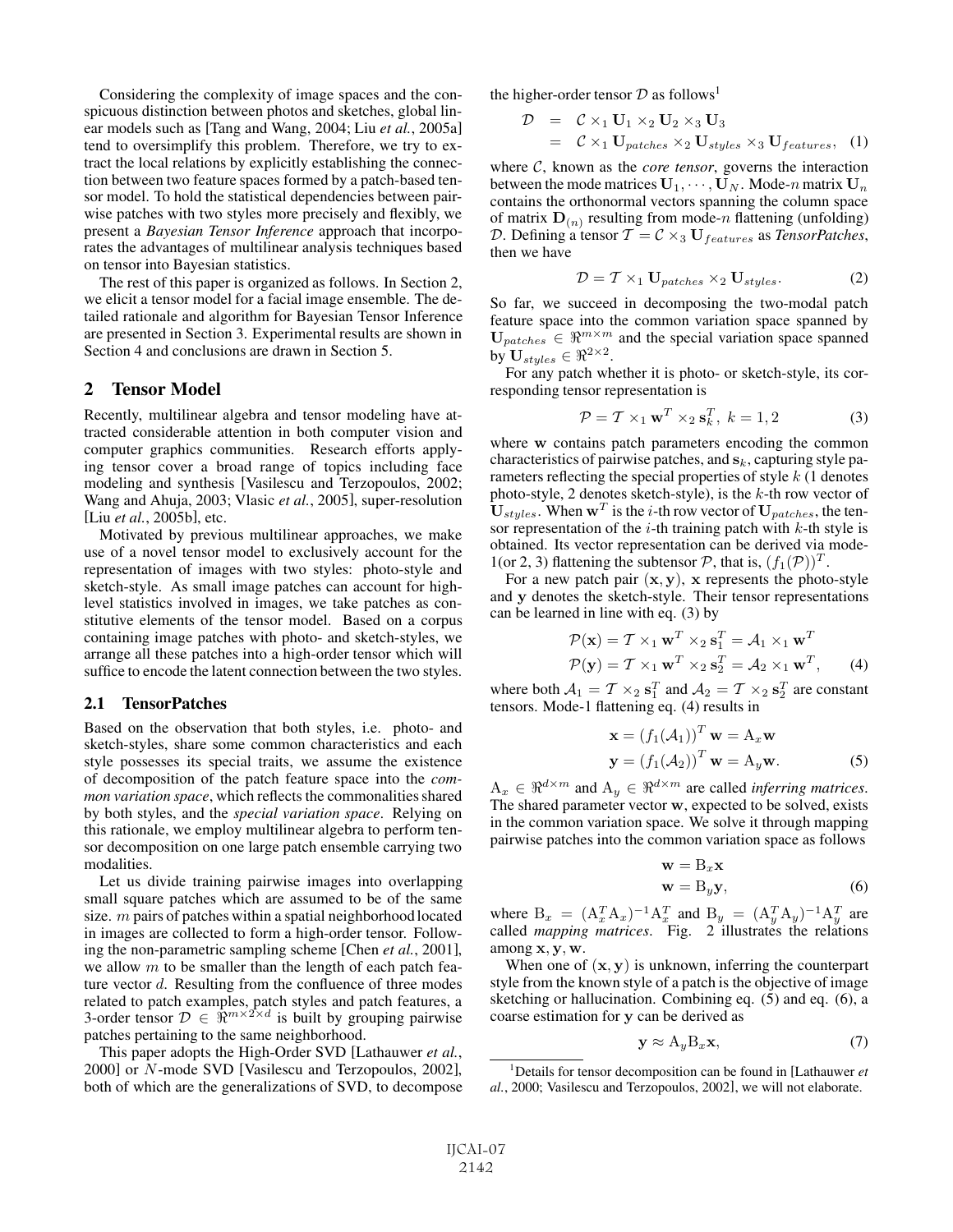

Figure 2: Illustration of relations among common variation space, photo patch space and sketch patch space.

which coincides with the path shown in Fig. 2: mapping the "Photo Patch Space" to the "Common Variation Space" from which inferring the "Sketch Patch Space" .

Importantly, the coarse estimation offered by eq. (7) is consistent with sketch synthesis methods [Tang and Wang, 2004][Liu *et al.*, 2005a] under particular conditions. Considering (**x**, **<sup>y</sup>**) as the holistic photo-sketch image pair of faces, when  $A_x$  and  $A_y$  are sample matrices whose columns are vectors recording the training sketch and photo images, eq. (7) is equivalent to the eigentransform method [Tang and Wang, 2004] where **w** contains linear combination coefficients w.r.t. training faces. In the case that  $A_x$  contains K nearest neighbors of input photo patch  $x$  in the training set and  $B_x$  collects associative sketches of these neighbors, eq. (7) resembles the local geometry preserving method [Liu *et al.*, 2005a]. Furthermore, eq. (7) can be thought as the unconstrained solution of LLE [Roweis and Saul, 2000] where **w** is the weighting vector for locally linear reconstruction.

#### 2.2 TensorPatches for Facial Image Ensembles

Due to the structural characteristics of face images, we adopt a higher-order tensor rather than the 3-order tensor modeled on generic images. For the facial image ensemble, it necessitates modeling both global structures and local details of face images together.

Given the multi-factor (people, spatial positions of patches) and multi-modal (styles) natures of these patches, we develop a 4-order tensor model to explicitly account for both styles and constituent factors of facial patches. Suppose we have  $n$ pairs of face images available for training, of which each is divided into  $m$  overlapping square patches. With two styles, the length of each patch feature vector is d. Therefore, patches are influenced by four modes: people, patches, styles and fea-<br>tures. A 4-order tensor  $D \in \Re^{n \times m \times 2 \times d}$  is naturally built by grouping all photo-sketch patches sampled from the training faces. Perform tensor decomposition on D

$$
\mathcal{D} = \mathcal{C} \times_1 \mathbf{U}_{people} \times_2 \mathbf{U}_{positions} \times_3 \mathbf{U}_{styles} \times_4 \mathbf{U}_{features}
$$
  
=  $\mathcal{T} \times_1 \mathbf{U}_{people} \times_2 \mathbf{U}_{positions} \times_3 \mathbf{U}_{styles},$ 

where the core tensor  $C$  governs the interaction between 4 modes encoded in 4 mode matrices:  $\mathbf{U}_{people} \in \mathbb{R}^{n \times n}$ ,  $\mathbf{U}_{positions} \in \mathbb{R}^{m \times m}$ ,  $\mathbf{U}_{styles} \in \mathbb{R}^{2 \times 2}$  and  $\mathbf{U}_{features} \in$   $\Re^{d \times d}$ , and TensorPatches T is obtained by forming the product  $C \times_4 U_{features}$ .

Significantly, the two factors (people, position) are crucial to determine a concrete patch and encoded in row vector spaces of mode matrices  $U_{people}$  and  $U_{positions}$ . To remove factor (people, position) redundancies and suppress the effects of noise, a truncation of the two mode matrices is needed. In this paper, we adopt the  $N$ -mode orthogonal iteration algorithm in [Vasilescu and Terzopoulos, 2003] to perform factor-specific dimensionality reduction, outputting converged truncated mode matrices  $\mathbf{U}_{people} \in \mathbb{R}^{n*r_1}(r_1 \leq$  $n$ ,  $\hat{\mathbf{U}}_{positions} \in \mathbb{R}^{m*r_2}(r_2 < m)$  along with the rank-reduced approximation of tensor D

$$
\hat{\mathcal{D}} = \hat{\mathcal{T}} \times_1 \hat{\mathbf{U}}_{people} \times_2 \hat{\mathbf{U}}_{positions} \times_3 \hat{\mathbf{U}}_{styles}. \tag{8}
$$

In analogy to the last subsection, for a new patch pair  $(\mathbf{x}_i, \mathbf{y}_i)$  residing in the j-th spatial position of face images, their tensor representations can be derived with the similar form as eq. (4)

$$
\mathcal{P}(\mathbf{x}_j) = \hat{T} \times_1 \mathbf{w}^T \times_2 \mathbf{v}_j^T \times_3 \mathbf{s}_1^T = \mathcal{A}_{1j} \times_1 \mathbf{w}^T \n\mathcal{P}(\mathbf{y}_j) = \hat{T} \times_1 \mathbf{w}^T \times_2 \mathbf{v}_j^T \times_3 \mathbf{s}_2^T = \mathcal{A}_{2j} \times_1 \mathbf{w}^T,
$$
\n(9)

where  $\mathbf{v}_i^T$  and  $\mathbf{s}_k^T$  is the j-th and k-th row vector of the mode matrix  $\hat{\mathbf{U}}_{positions}$  and  $\hat{\mathbf{U}}_{styles}$ , respectively. Both  $\mathcal{A}_{1j}$  $\hat{T} \times_2 \mathbf{v}_j^T \times_3 \mathbf{s}_1^T$  and  $\mathcal{A}_{2j} = \hat{T} \times_2 \mathbf{v}_j^T \times_3 \mathbf{s}_2^T$  are constant tensors. The people parameter vector  $\mathbf{w} \in \mathbb{R}^{r_1 \times 1}$  maintains to be solved for new patch pairs.

Mode-1 flattening eq. (9) results in

$$
\mathbf{x}_{j} = (f_{1}(\mathcal{A}_{1j}))^{T} \mathbf{w} = A_{x}^{j} \mathbf{w}
$$

$$
\mathbf{y}_{j} = (f_{1}(\mathcal{A}_{2j}))^{T} \mathbf{w} = A_{y}^{j} \mathbf{w},
$$
(10)

where  $A_x^j$ ,  $A_y^j \in \mathbb{R}^{d \times r_1}$  are position-dependent inferring matrices. Note that the people parameter vector **w** is shared trices. Note that the people parameter vector **w** is shared in all patch pairs  $(\mathbf{x}_j, \mathbf{y}_j)_{j=1}^m$  appearing in the same per-<br>son Defining a concatenated photo feature vector  $\mathbf{I}_n =$ son. Defining a concatenated photo feature vector  $I_x = [\mathbf{x}_1 \cdots \mathbf{x}_m] \in \mathbb{R}^{md \times 1}$  whose sketch counternart is  $I_y =$  $\begin{bmatrix} \mathbf{x}_1; \cdots; \mathbf{x}_m \end{bmatrix} \in \mathbb{R}^{md \times 1}$  whose sketch counterpart is  $\mathbf{I}_y = \begin{bmatrix} \mathbf{x}_1; \cdots; \mathbf{x}_m \end{bmatrix} \in \mathbb{R}^{md \times 1}$  and two enlarged  $md \times x$ , matrices  $[\mathbf{y}_1; \cdots; \mathbf{y}_m] \in \mathbb{R}^{md \times 1}$  and two enlarged  $md \times r_1$  matrices  $\overline{A}_x = [A_x^1; \cdots; A_x^m]$  and  $\overline{A}_y = [A_y^1; \cdots; A_y^m]$ , we have

$$
\mathbf{I}_x = \overline{\mathbf{A}}_x \mathbf{w}
$$
  

$$
\mathbf{I}_y = \overline{\mathbf{A}}_y \mathbf{w}.
$$
 (11)

So we can solve the parameter vector **w** by the least square method

$$
\mathbf{w} = \left(\overline{\mathbf{A}}_x^T \overline{\mathbf{A}}_x\right)^{-1} \overline{\mathbf{A}}_x^T \mathbf{I}_x = \overline{\mathbf{B}}_x \mathbf{I}_x
$$

$$
\mathbf{w} = \left(\overline{\mathbf{A}}_y^T \overline{\mathbf{A}}_y\right)^{-1} \overline{\mathbf{A}}_y^T \mathbf{I}_y = \overline{\mathbf{B}}_y \mathbf{I}_y,
$$
(12)

where both  $\overline{A}_x^T \overline{A}_x$  and  $\overline{A}_y^T \overline{A}_y$  are invertible because  $md >> r_1$  which is always satisfied throughout this paper.

#### 3 Bayesian Tensor Inference

The learned tensor representations eq. (9) model the latent connection between  $\mathbf{I}_x$  and **w**, or  $\mathbf{I}_y$  and **w**. The concluded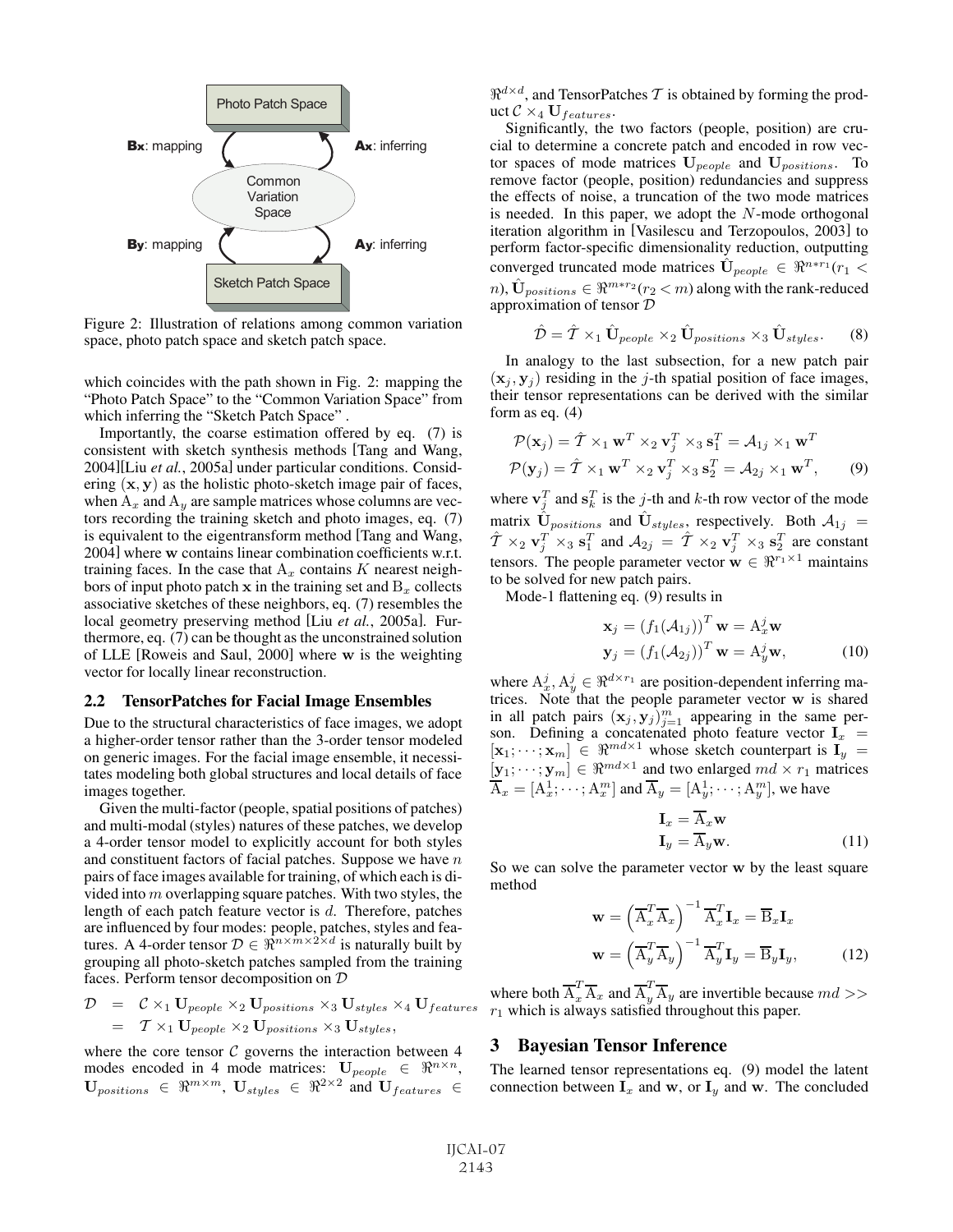relations eq.  $(5)$ ,  $(6)$ ,  $(11)$ , and  $(12)$  originate from factor decomposition which is implemented through tensor decomposition. Although eq. (7) gives a direct inference from **x** to **y**, we lack analysis in statistical dependencies between **x** and **y**.

Utilizing the merits of super-resolution techniques [Freeman *et al.*, 2000; Baker and Kanade, 2002], we incorporate the learned relations eq. (11) and (12) in which the tensor model entails into a Bayesian framework. The entire inference process is thus called the *Bayesian Tensor Inference*.

#### 3.1 Formulation

We fulfill the backward transform  $\mathbf{I}_y \to \mathbf{I}_x$  through the people parameter vector **w** by taking these quantities as a whole into a global optimization formulation. Our inference approach is still deduced from canonical Bayesian statistics, exploiting PCA to represent the photo feature vector  $I_x$  to be hallucinated. The advantage of our approach is to take into account the statistics between the latent variable  $\mathbf{a} \in \mathbb{R}^l$  and  $\mathbf{I}_x$ . We write the eigenface-domain representation after performing PCA on the training photo vectors  $\{\mathbf{I}_x^{(i)}\}_{i=1}^n$ 

$$
\mathbf{I}_x = \mathbf{U}\mathbf{a} + \mu + \varepsilon \approx \mathbf{U}\mathbf{a} + \mu,\tag{13}
$$

where PCA noise  $\varepsilon$  may be ignored. The prior  $p(\mathbf{a})$  is easier to acquire to acquire

$$
p(\mathbf{a}) \propto \exp\{-\mathbf{a}^T \Lambda^{-1} \mathbf{a}\},\tag{14}
$$

where  $\Lambda$  is a  $l \times l$  diagonal matrix with eigenvalues at its diagonal diagonal.

Due to the Bayesian MAP (maximum a posterior) criterion, we find the MAP solution  $a^*$  for hallucinating the optimal  $I_x^*$ as follows

$$
\mathbf{a}^* = \arg \max_{\mathbf{w}, \mathbf{a}} p(\mathbf{w}, \mathbf{a} | \mathbf{I}_y)
$$
  
= 
$$
\arg \max_{\mathbf{w}, \mathbf{a}} p(\mathbf{I}_y | \mathbf{w}, \mathbf{a}) p(\mathbf{w}, \mathbf{a})
$$
  
= 
$$
\arg \max_{\mathbf{w}, \mathbf{a}} p(\mathbf{I}_y | \mathbf{w}) p(\mathbf{w} | \mathbf{a}) p(\mathbf{a}).
$$
 (15)

We take the statistics between **w** and  $I_y$  into consideration. Due to the learned relation (see eq.(11))  $I_y = \overline{A}_y \mathbf{w}$ , we assume the representation error of  $I_y$  w.r.t **w** is i.i.d. and Gaussian. The conditional PDF  $p(\mathbf{I}_{y}|\mathbf{w})$  is thus obtained as follows

$$
p(\mathbf{I}_y|\mathbf{w}) \propto \exp\left(-\frac{\|\mathbf{I}_y - \overline{\mathbf{A}}_y \mathbf{w}\|^2}{\lambda_1}\right),\tag{16}
$$

where  $\lambda_1$  scales the variance in the photo space. In analogy to above, we obtain the condition PDF  $p(\mathbf{w}|\mathbf{a})$  in doing  $\mathbf{w} =$  $\overline{\mathbf{B}}_x \mathbf{I}_x$  and using eq. (13)

$$
p(\mathbf{w}|\mathbf{a}) \propto \exp\left(-\frac{\|\mathbf{w} - \overline{\mathbf{B}}_x(\mathbf{U}\mathbf{a} + \mu)\|^2}{\lambda_2}\right),
$$
 (17)

where  $\lambda_2$  scales the variance in common variation space.

Substituting PDFs given in eq. (14), (16), and (17) into eq. (15), maximizing  $p(\mathbf{w}, \mathbf{a} | \mathbf{I}_y)$  is equivalent to minimizing the following object function

$$
E(\mathbf{w}, \mathbf{a}) = \frac{\|\mathbf{I}_y - \overline{\mathbf{A}}_y \mathbf{w}\|^2}{\lambda_1} + \frac{\|\mathbf{w} - \overline{\mathbf{B}}_x (\mathbf{U} \mathbf{a} + \mu)\|^2}{\lambda_2} + \mathbf{a}^T \Lambda^{-1} \mathbf{a}.
$$
 (18)

Significantly, function (18) is quadratic, and consequently minimizing it is a quadratic optimization problem (unconstrained) where a globally optimal solution exists.

Taking the derivative of E with respect to **w** and **a** respectively, the partial gradients of  $E$  can be calculated as

$$
\frac{\partial E}{\partial \mathbf{w}} = 2 \left( \frac{\overline{A}_y^T \overline{A}_y}{\lambda_1} + \frac{I}{\lambda_2} \right) \mathbf{w} - 2 \left( \frac{\overline{A}_y^T \mathbf{I}_y}{\lambda_1} + \frac{\overline{B}_x \mathbf{U} \mathbf{a} + \overline{B}_x \mu}{\lambda_2} \right),
$$

$$
\frac{\partial E}{\partial \mathbf{a}} = 2 \left( \frac{\mathbf{U}^T \overline{B}_x^T \overline{B}_x \mathbf{U}}{\lambda_2} + \Lambda^{-1} \right) \mathbf{a} - \frac{2 \mathbf{U}^T \overline{B}_x^T (\mathbf{w} - \overline{B}_x \mu)}{\lambda_2}.
$$

By  $\partial E/\partial w = 0$  and  $\partial E/\partial a = 0$ , we obtain a pair of solutions  $\{w^*, a^*\}$  that is unique, and so must be globally optimal. The optimal MAP solution **a**<sup>∗</sup> is hereby given as

$$
\mathbf{a}^* = \left(\mathbf{U}^T \overline{\mathbf{B}}_x^T \mathbf{C} \overline{\mathbf{B}}_x \mathbf{U} + \lambda_2 \Lambda^{-1}\right)^{-1} \mathbf{U}^T \overline{\mathbf{B}}_x^T
$$

$$
\left(\frac{\lambda_2 (\mathbf{I} - \mathbf{C}) \overline{\mathbf{A}}_y^T \mathbf{I}_y}{\lambda_1} - \mathbf{C} \overline{\mathbf{B}}_x \mu\right), \qquad (19)
$$

where the  $r_1 \times r_1$  matrix C is predefined as

$$
C = I - \left(\frac{\lambda_2 \overline{A}_y^T \overline{A}_y}{\lambda_1} + I\right)^{-1}.
$$
 (20)

So far, we accomplish the task of backward transform, i.e. hallucinating the photorealistic photo feature vector  $\mathbf{I}_x^*$  = mailucinating the photorealistic photo reature vector  $\mathbf{I}_x^* = \text{Ua}^* + \mu$  given a sketch feature vector  $\mathbf{I}_y$  based on an available set of myriad training photo-sketch image pairs set of myriad training photo-sketch image pairs.

### 3.2 Algorithm

Our algorithm tackles the intractable problem: sketch-based facial photo hallucination with a learning-based scheme. There have been several successful relevant efforts on facial sketch synthesis. Example-based sketch generation [Chen *et al.*, 2001] takes pixels as rendering elements, so the computational efficiency is somewhat low. Linear methods [Tang and Wang, 2004; Liu *et al.*, 2005a] tend to trivialize the synthesized results without any statistical consideration. The fact that our work improves upon the existing techniques is that patch-based tensor learning and Bayesian inference are coordinated in our algorithm, which is illustrated in Fig. 3.

Collect a large corpus of  $n$  training facial image pairs  $\{I_x^{(n)}, I_y^{(n)}\}_{n=1}^N$  with two styles, and divide each image into m overlapping patches. Because the sketch image space and photo image space are disparate in terms of gray-level intensities, to bring the two spaces into correspondence, we use the horizontal and vertical image derivatives as features of both photo- and sketch-style patches for learning the Tensor-Patches model. Concretely, we envision Bayesian Tensor Inference involving two phases: the training and testing phase. *Training Phase*

**1**. Based on the derivative feature representation, build a 4 order tensor on  $n * m$  photo-sketch patch pairs sampled from *n* training image pairs and learn the matrices  $\overline{A}_y$  and  $\overline{B}_x$ .

**2**. Construct concatenated photo feature vectors  ${\{\mathbf{I}_x^{(i)}\}}_{i=1}^n$ , and run PCA on them to achieve the eigen-system  $(U, \Lambda)$  and the mean vector  $\mu$ .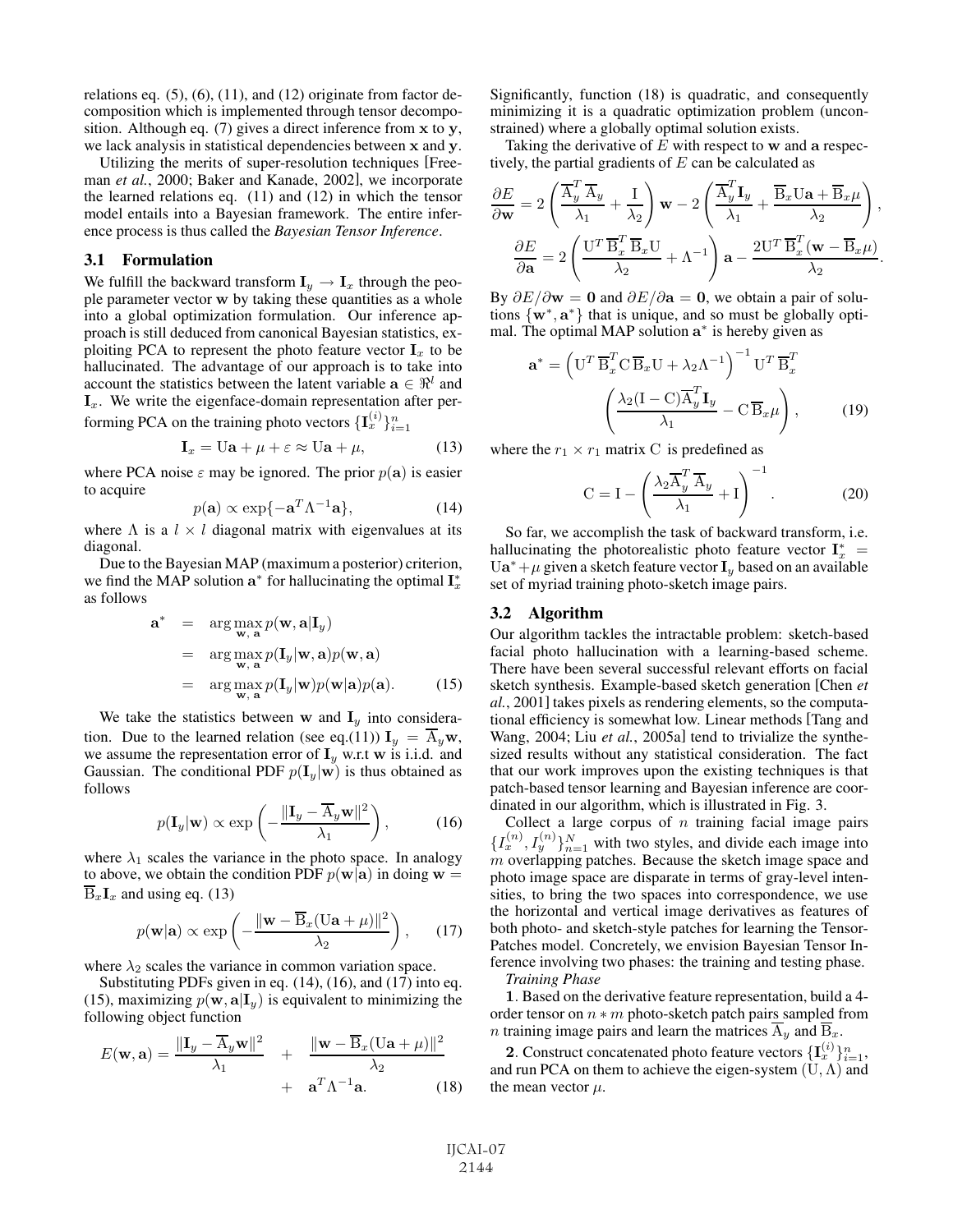

Figure 3: Architecture of our sketch-based facial photo hallucination approach. (1) Learn the TensorPatches model taking image derivatives as features in the training phase; (2) obtain the initial result applying the local geometry preserving method; (3) infer image derivatives of the target photo using the Bayesian Tensor Inference method, given input image derivatives extracted from the test sketch face; (4) conduct gradient correction to hallucinate the final result.

#### *Testing Phase*

**1**. For a new sketch image  $I_y$ , divide it into m patches the same way as in the training phase. Using grayscale intensities for image features, apply the local geometry method [Liu *et*  $al.$ , 2005a] to estimate an initial hallucinated result  $I_x^0$ .

**2**. Construct the concatenated sketch feature vector  $\mathbf{I}_y$  using m overlapping patches, and exploit it and  $\overline{A}_u$ ,  $\overline{B}_x$ , U,  $\Lambda$ ,  $\mu$ to infer the target photo feature vector  $\mathbf{I}_x^*$  according to eq.(19).

**3**. Break  $I_x^*$  into m patches and afterward integrate these patches into two holistic derivative maps  $I_x^h$  and  $I_y^v$ , with pixels in the overlapping area blended.

4. Conduct gradient correction on  $I_x^0$  using the derivative maps  $I_x^h$ ,  $I_x^v$  (i.e. gradient field) to render the final result  $I_x^f$ .

## 4 Experiments

Sketches often have many styles, for example, a cartoon sketch often represents a person very exaggeratedly. In this paper, we only focus on sketches of plain styles without exaggeration, as for applications in law enforcement or photo search, no much exaggeration is allowed in sketch images so that the sketches can realistically describe the real subjects. Some sketch examples are shown in Fig. 4 and Fig. 5.

We conduct experiments on a database over 600 persons of which 500 persons are for training and the rest is for testing. Each person has a frontal face photo image and a sketch image with a plain style drawn by an artist. All the training and testing images are normalized by affine transform to fix the position of centers of eyes and mouths. Each  $160 \times 100$  face image is divided into 160 overlapping  $13 \times 13$  patches in the same way, and the overlap between adjacent patches is three pixels.

To display the effectiveness of our Bayesian Tensor Inference, we compare it with the representative methods, which have been applied in facial sketch synthesis, including the global method– eigentransform [Tang and Wang, 2004] and the local method– local geometry preserving (LGP) [Liu *et al.*, 2005a]. Fig. 4 and Fig. 5 illustrates the results of sketchbased face hallucination for Asians and Europeans, respectively. In both the two groups of results, patch-based methods (c), (d) consistently and notably outperform the global method (b) in high fidelity of local details, which indicates that a local model is more suitable for modeling complex distributions such as images. By comparing the results yielded by LGP (c) and those produced by our method (d), we can clearly see that our inference algorithm performs sharper and more realistic with higher image quality than LGP. One reason is that employing the patch-based tensor model can recover both the common face structure and local details.

We set the scale parameters  $\lambda_1$  and  $\lambda_2$  to be 0.02 and 0.2, respectively. We use standard SVD to do PCA on the training photo feature vectors, with 97% of the eigenvalue total retained. When applying the LGP method to obtain the initial hallucinated result in step 1 of the testing phase, we choose  $K = 5$  to be the number of nearest neighbors.

From the quantitative perspective, Table 1 lists the average root-mean-square pixel errors (RMSE) for 4 different methods. The baseline is the nearest neighbor method. As might be expected, the performance of our method does improve as the number of training sample pairs increases from 250 (Training Set I) to 500 (Training Set II). Although the RMSE of our method is larger than that of LGP, the hallucinated images look better, as detailed as that in the groundtruth face images. To sum up, our sketch-based face hallucination method acquires the best visually perceptual quality.

Table 1: Comparison of Hallucination Methods.<br>[allucination Method | Training Set I | Training S Hallucination Method Training Set I Training Set II<br>RMSE Red. RMSE Red. RMSE<sup>1</sup> Nearest Neighbor | 52.49 | - | 47.20

Eigentransfrom 52.18 0.59% 43.14 8.60% Local Geometry Preserving 50.74 3.33% 44.24 6.27% Bayesian Tensor Inference 51.47 1.94% 44.90 4.87%

## 5 Conclusions

In this paper, we present a statistical inference approach called Bayesian Tensor Inference between the photo patch space and the sketch patch space. Based on the principle that only commonalities contribute to the inference process and by virtue of the patch-based tensor model, we capture and learn the inter-space dependencies. The Bayesian MAP framework integrates tensor modeling and statistical optimization to ensure the inference performance of the difficult vision problem: sketch-based facial photo hallucination. The potency of our method is sufficiently shown in the comparative experiments, achieving surprising photo rendering quality.